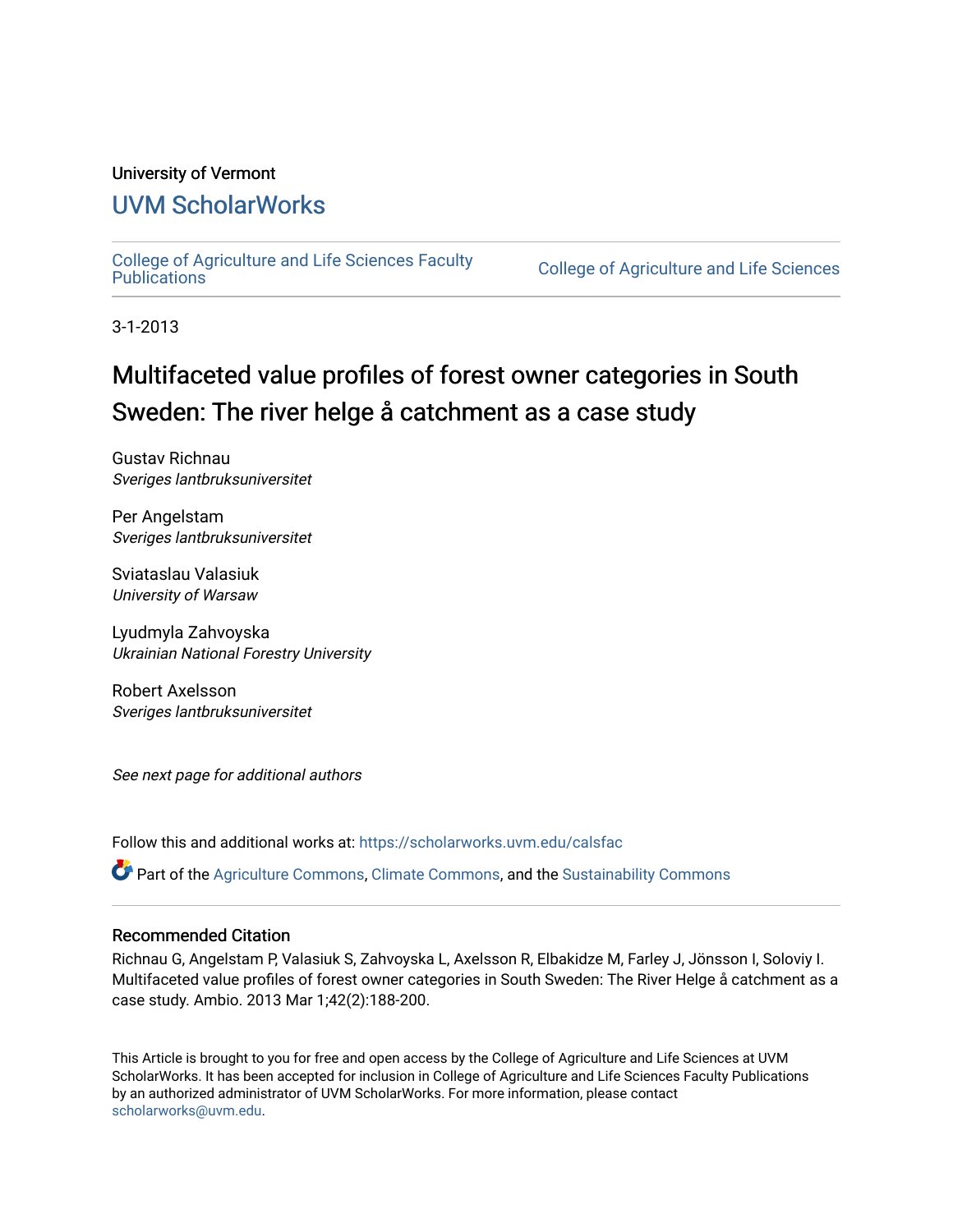# Authors

Gustav Richnau, Per Angelstam, Sviataslau Valasiuk, Lyudmyla Zahvoyska, Robert Axelsson, Marine Elbakidze, Joshua Farley, Ingemar Jönsson, and Ihor Soloviy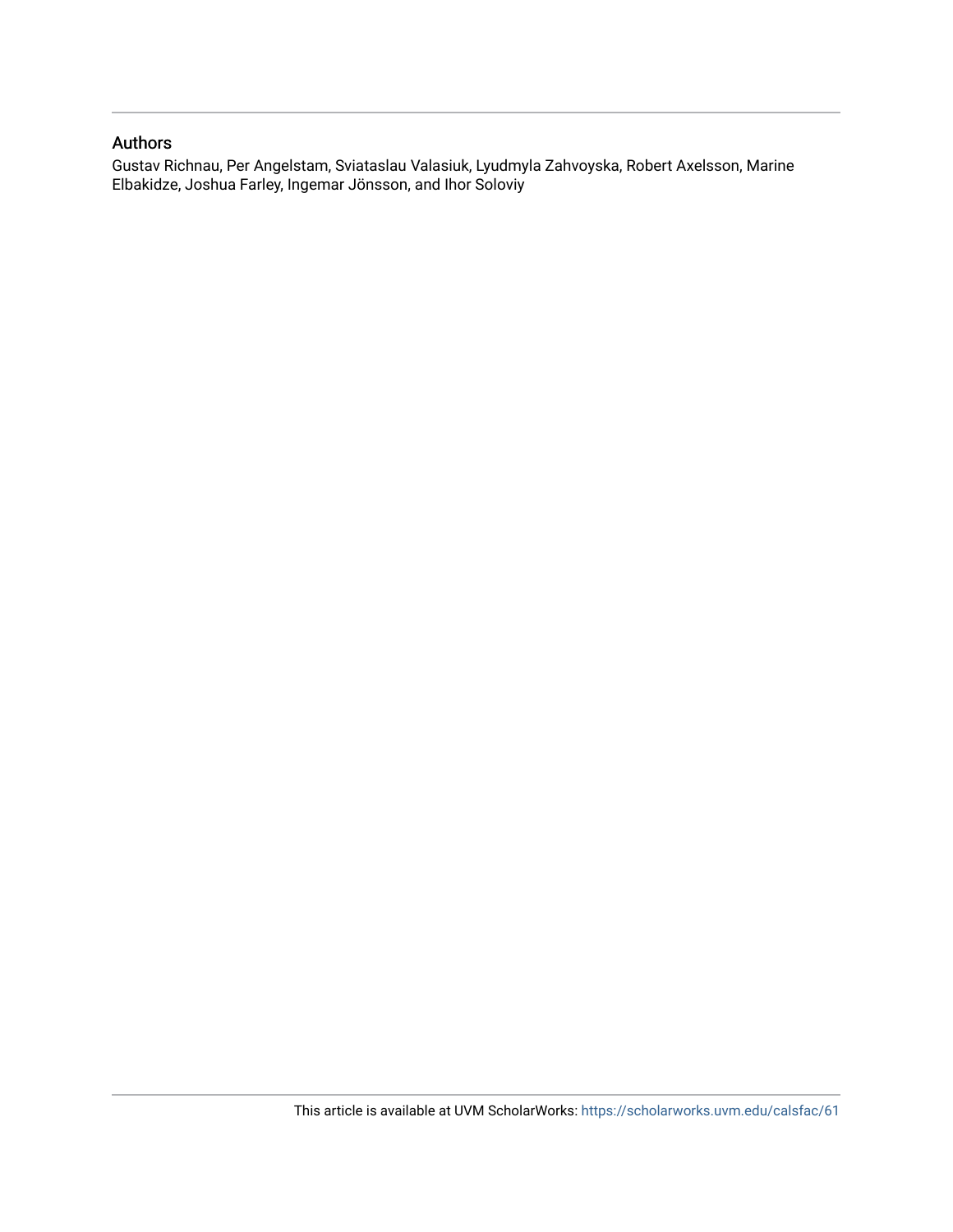

# Multifaceted Value Profiles of Forest Owner Categories in South Sweden: The River Helge a<sup> $\hat{a}$ </sup> Catchment as a Case Study

Gustav Richnau, Per Angelstam, Sviataslau Valasiuk, Lyudmyla Zahvoyska, Robert Axelsson, Marine Elbakidze, Joshua Farley, Ingemar Jönsson, Ihor Soloviy

Abstract Forest landscapes provide benefits from a wide range of goods, function and intangible values. But what are different forest owner categories' profiles of economic use and non-use values? This study focuses on the complex forest ownership pattern of the River Helge å catchment including the Kristianstad Vattenrike Biosphere Reserve in southern Sweden. We made 89 telephone interviews with informants representing the four main forest owner categories. Our mapping included consumptive and non-consumptive direct use values, indirect use values, and non-use values such as natural and cultural heritage. While the value profiles of non-industrial forest land owners and municipalities included all value categories, the forest companies focused on wood production, and the Swedish Environmental Protection Agency on nature protection. We discuss the challenges of communicating different forest owners' economic value profiles among stakeholders, the need for a broader suite of forest management systems, and fora for collaborative planning.

Keywords Economic sustainability . Kristianstad Vattenrike Biosphere Reserve - Forest management - Landscape governance

## INTRODUCTION

The success of implementing any policy decision aimed at changing human behavioral patterns depends on our knowledge of the drivers underlying the perceptions of a landscape's actors and stakeholders towards forest ecosystems and their services. A key challenge is to incorporate multifaceted tangible and intangible landscape values into governance and management processes (Szaro et al. [2005](#page-13-0); Lindström et al. [2006;](#page-13-0) Sturtevant et al. [2007;](#page-13-0) Kumar [2010](#page-12-0); Axelsson et al. [2013a](#page-12-0)). For example, there are significant gaps between the way we describe and monitor forest landscapes in practice (e.g., focus on wood and biomass at the stand scale) and what ought to be the case if based on the current definition of policies on sustainable natural resource use (e.g., also including non-timber forest products as well as ecological, social, and cultural dimensions at multiple scales) (Innes and Hoen [2005](#page-12-0)).

Contemporary mainstream economics is a discipline that deals with decision-making when natural resources are scarce. It applies an anthropocentric utilitarian approach (Merlo and Croitoru [2005](#page-13-0)), where willingness to pay is treated as equivalent to utility provided. The economic value of a good is therefore determined by preferences weighted by purchasing power. Consumers can express their choice among different bundles of market goods and services in monetary terms, and the resulting values can be incorporated into standard cost-benefit analyses when necessary (e.g., when governments must make investment decisions) (WCPA [1998\)](#page-13-0). However, the problem with many landscape goods and services is the lack of appropriate markets for them, or noticeable distortions on the existing markets (Barbier et al. [1997\)](#page-12-0). In the case of landscape goods that qualify as public goods, markets either fail to set a price or else the equilibrium price is not optimal in the Pareto sense (Samuelson [1954](#page-13-0)). In general, ecosystem goods (e.g., timber and fish) can readily be converted into market goods. In contrast, many of the services generated by intact ecosystems are public goods, which means that the very existence of regular institutionalized markets for them is not feasible and there is in principle no market price. The result is

Electronic supplementary material The online version of this article (doi:[10.1007/s13280-012-0374-2\)](http://dx.doi.org/10.1007/s13280-012-0374-2) contains supplementary material, which is available to authorized users.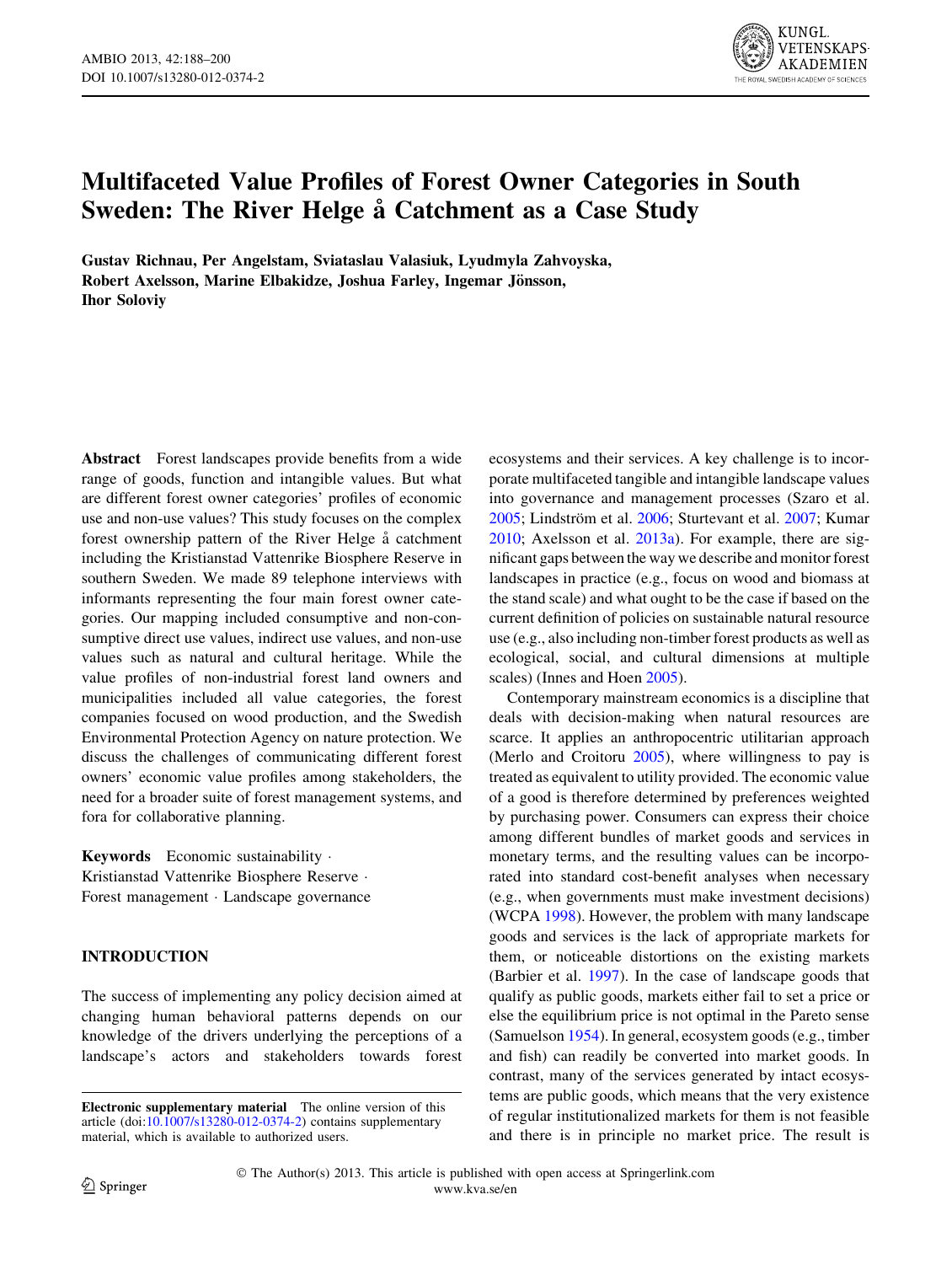permanent bias of decision-making mechanisms favoring ecosystem conversion over conservation, regardless of which option maximizes benefits to society as a whole (Farley [2010\)](#page-12-0).

Extending the scope of economics beyond marketed goods, services and values relies on relevant instruments and mechanisms. Much economic literature focuses on theories of non-market valuation, and there exists a variety of valuation techniques with various strengths, weaknesses, and applicability (Krutilla [1967;](#page-12-0) Arrow et al. [1993](#page-12-0); Hausman [1993](#page-12-0); Carson et al. [2001;](#page-12-0) Bateman and Willis [2002;](#page-12-0) Carson and Hanemann [2005](#page-12-0)). These methods can be divided into two major groups, namely methods based on revealed preferences and based on stated preferences, respectively. The first group is based on preferences revealed by economic agents in actually existing markets while the second group relies on people's preferences registered in hypothetical choice situation rather than on signals obtained from actual market transactions. In many cases the use of stated preferences is the only approach consistent with economic theory.

An extensive body of scientific literature on economic valuation of environmental assets in general and of forest ones in particular demonstrates success of environmental economists in encompassing measurement of environmental values, but also methodological limitations of the different valuation techniques (Arrow et al. [1993](#page-12-0); Bateman and Willis [2002;](#page-12-0) Kant [2003\)](#page-12-0) as well as of econometric models traditionally applied for the monetary appraisal (Meadows [2008\)](#page-13-0). Ecological economists, however, take a different approach to valuation of natural resources and ecological functions. It is based on the precautionary principle and argues that the stock of natural resources and ecological functions are irreplaceable since their destruction could be irreversible, thus focusing on strong sustainability sensu Neumayer [\(2010](#page-13-0)). Kant and Lee [\(2004](#page-12-0)) argued that a continuum of values is closer to the concept of ''social states'' (de Borda [1781](#page-12-0)) rather than to the concept of ''market prices'', especially in the context of non-use values. Therefore social choice theory and techniques based on this theory may be used to elicit and identify owners' values, preferences, and attitudes associated with forest, forest values, and forest management practices (Kearney and Kaplan [1997](#page-12-0); Nijnik and Mather [2008](#page-13-0); Nijnik et al. [2009\)](#page-13-0).

The wide range of benefits that forest and woodland landscapes provide implies a major analytic and methodological challenge. As utility in general is considered a source of economic value, forest landscapes provide people with various sorts of utility which are heterogeneous in their origin and features. Three main value components correspond to the various types of utility, namely use value, option value, and non-use value (Weisbrod [1964;](#page-13-0) Krutilla [1967\)](#page-12-0). People may derive utility either from use (direct or indirect) of the forest landscape or a particular component, or from temporarily setting it aside for future use, or from leaving it intact for different reasons. Since related management strategies may contradict each other, decisionmakers are forced to make trade-offs among different values, thus optimizing preferences and deriving maximal utility for individual stakeholders or society.

The Kristianstad Vattenrike Biosphere Reserve (KVBR) in southernmost Sweden (Hahn et al. [2006;](#page-12-0) Olsson et al. [2007](#page-13-0)) was one of the model sites in the Millennium Ecosystem Assessment. KVBR is a semi-urban area with high biological and cultural values located in the lower parts of the River Helge å catchment. The primary focus is on the wetlands area along the lowland part of Helge å river that was designated a Ramsar wetland in 1975. KVBR provides an attempt to create a collaborative governance system that includes a wide range of stakeholders (Olsson et al. [2004,](#page-13-0) [2007](#page-13-0); Hahn et al. [2006\)](#page-12-0). However, several important challenges require that a catchment approach is encouraged. For example, humic acid concentrations in the water have increased during recent decades (Tuvendal and Elmqvist [2011\)](#page-13-0). Hence, as good quality water is an important resource for people living in the catchment, and as bird populations in the wetlands in the lower parts of the catchment are declining (H. Cronert, and S.-E. Magnusson, pers. comm.), it is vital to mitigate this negative trend.

A starting point to understand how the catchment is influenced by forest landscape use is to map land owners and actors and their use of different kinds of goods and benefits including the full range of forest landscape values. We used Merlo and Croitoru's ([2005\)](#page-13-0) approach to classify benefits in terms of forest goods, services, and values into use and non-use values, but without applying their total economic value approach to estimate market values, markets for substitute products and potential market values. We rated the interviewees' answers, and value profiles are presented for each of four main forest owner categories. Finally, we discuss the challenge of communicating different economic values among stakeholders, a broader suite of forest management systems, and the need for fora for collaboration and spatial planning.

#### METHODOLOGY

#### Helge å Catchment as a Case Study

This study focuses on the entire River Helge  $\aa$  catchment, which covers  $4725 \text{ km}^2$ . The river runs from the south-ernmost boreal forest in Sweden (Sjörs [1967\)](#page-13-0), passing temperate lowland temperate deciduous and Scots Pine (Pinus sylvestris) sandy forests to the Baltic Sea. While the average forest cover in the catchment is 64 %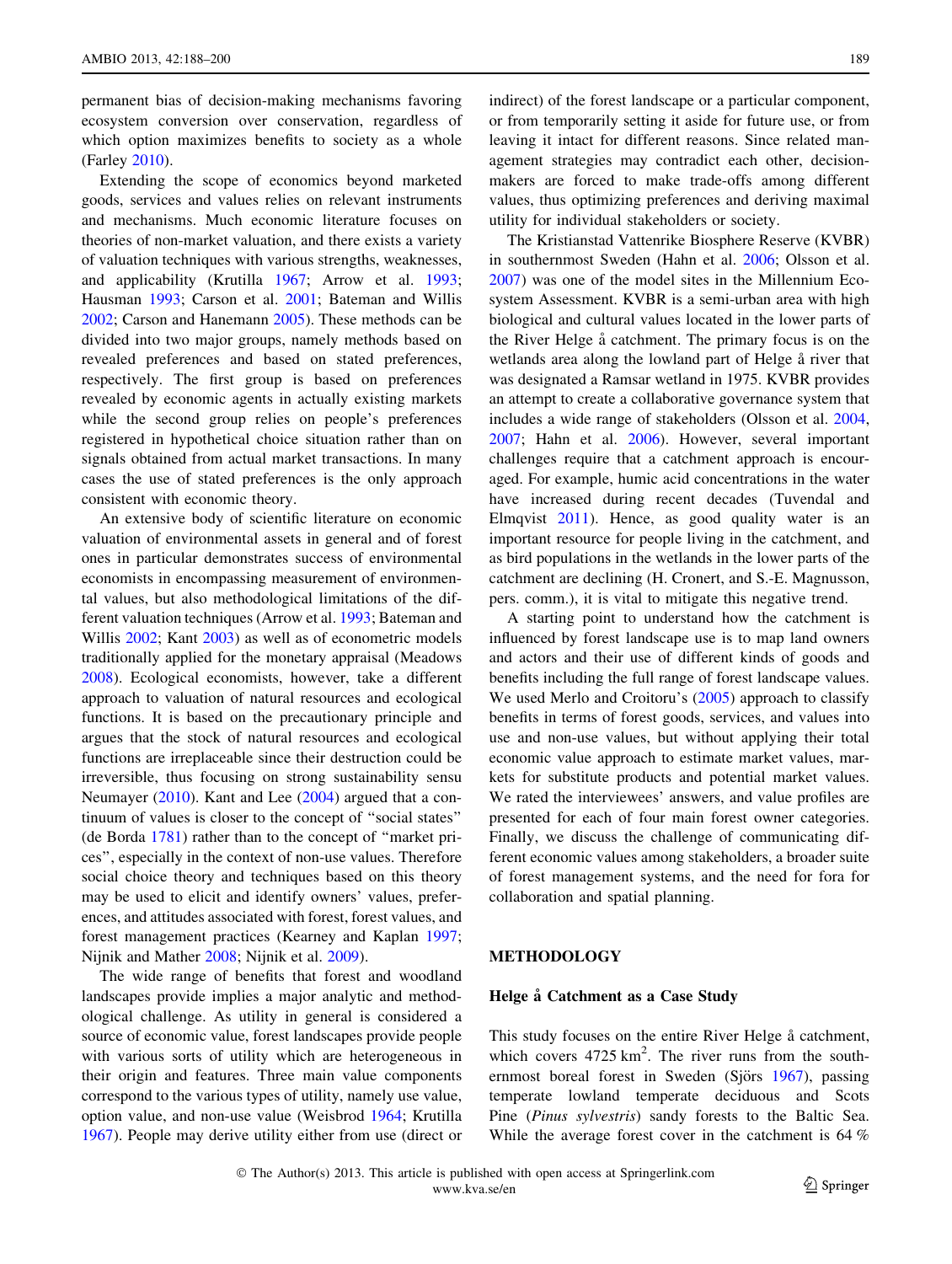(Electronic Supplementary Material, Table S1), there is a clear gradient of decreasing forest land cover from upstream north to the downstream south (Electronic Supplementary Material, Fig. S1). The outer border of all municipalities located within the River Helge  $\aa$  catchment including a 5-km buffer zone was used to delimit the total study area (Electronic Supplementary Material, Fig. S2). The study area thus covers  $11\,336\,\mathrm{km}^2$  and encompassed the territory of 14 different municipalities in two historical provinces (landskap in Swedish) once belonging to Denmark and Sweden, respectively, and three county administrative regions.

#### Mapping Land Owners

Ten groups of land owners were identified based on the analyses of the coarse land ownership maps (Electronic Supplementary Material, Table S2). The ownership landscape was dominated by non-industrial private forest (NIPF) owners who were in possession of 88.6 % of the land. The three other main forest owner categories were Sveaskog Co. (3.3 %), municipalities (1.8 %), Church of Sweden (1.6 %), and the Swedish Environmental Protection Agency (0.8 %). Forest owner groups owning less than 0.5 % of the land were considered to be of minor importance and were excluded from further investigation.

To identify the value profiles of the forest owner groups, telephone interviews were conducted with a sample of interviewees representing the land owner categories. Of a total number of 105 randomly chosen persons contacted by telephone 89 persons were interviewed in 2007. Seventeen NIPF owners were excluded for various reasons (e.g., recent shifts in property ownership, not found, or unwilling to participate). Thus the response rate of NIPF owners was 77 %. This sample consisted of 58 NIPF owners, 25 municipal representatives, 3 County Administration Board (CAB) representatives, 1 executive of Sveaskog Co. management unit in southern Sweden, and 2 managers responsible for the forest management of the Church of Sweden.

The NIPF owners were between 35 and 83 years old, the average age was 58. Of these, 14 were women (24 %) and 44 were men (76 %). NIPF owners and municipalities were both divided into two groups based on the historical provincial units Skåne (downstream) and Småland (upstream). Sveaskog Co. and the Church of Sweden were assigned to the same group as both of them had similar objectives in terms of a focus on wood production. To select NIPF interviewees all forest properties with a forest cover between 19 and 100 ha belonging to NIPF owners were identified. This represents the average size of a forest property in Southern Sweden (N.-G. Cato, pers. comm.). A total of 75 forest properties, evenly distributed between the Forest Agency's three districts (two in Skåne and one in Småland)

within the study area, were selected randomly and the owners were asked to participate in a telephone interview. For all 14 municipalities, the responsible officer for forest management at the municipality was contacted. In most cases, a second person responsible for environmental issues was also contacted for supplementary comments about nature conservation strategies and recreation. The stateowned land set aside for conservation and recreation is owned by the Swedish Environmental Protection Agency (SEPA). However, interviews were conducted with staff at the three County Administration Boards (CAB) within the study area (i.e., the counties of Skåne, Kronoberg and Jönköping), who manage the protected areas and were thus assumed to possess deeper knowledge about local conditions. The CABs' main responsibility is to coordinate the development of the county in line with goals set in national policy, and is in most cases responsible for the operational management of the state-owned land. In addition the executive at Sveaskog Co. and two managers in charge of the forest management at each of the Church of Sweden's two dioceses were interviewed.

All telephone interviews were semi-structured (Kvale and Brinkman [2008\)](#page-12-0) and based on four sustainability themes: (1) economic focus, (2) social activities, (3) biodiversity and nature conservation, and (4) historical/cultural aspects. A semi-structured interview is a flexible interview method that allows for new questions to be brought up during the conversations depending on the responses from the interviewees. An interview manual framework was developed based on the total economic value approach. The telephone interviews were recorded digitally and summarized briefly afterwards, but were not transcribed word by word.

#### Use and Non-use Values

The Total Economic Value (TEV) concept intends to cover the full range of multiple values of forest ecosystems through estimation of use and non-use (or existence) values (Krutilla [1967](#page-12-0); Jacobsson and Dragun [1996\)](#page-12-0) (Table [1](#page-5-0)). A coherent analytical framework is needed to ensure that these benefits are considered systematically and comprehensively, but without double counting (Pak et al. [2010](#page-13-0); de Groot et al. [2010\)](#page-12-0). For analytical reasons TEV of forest can be decomposed into either more general components, or be split up into more detailed ones. Merlo and Croitoru ([2005\)](#page-13-0) employed an analytical framework based upon the TEV concept. This straightforwardly classifies real and potential benefits into direct and indirect use values, option values and non-use values. Direct use values include (1) consumptive (e.g., wood and non-wood forest products) and other provisioning services of forest ecosystems in terms of Millennium Ecosystem Assessment classification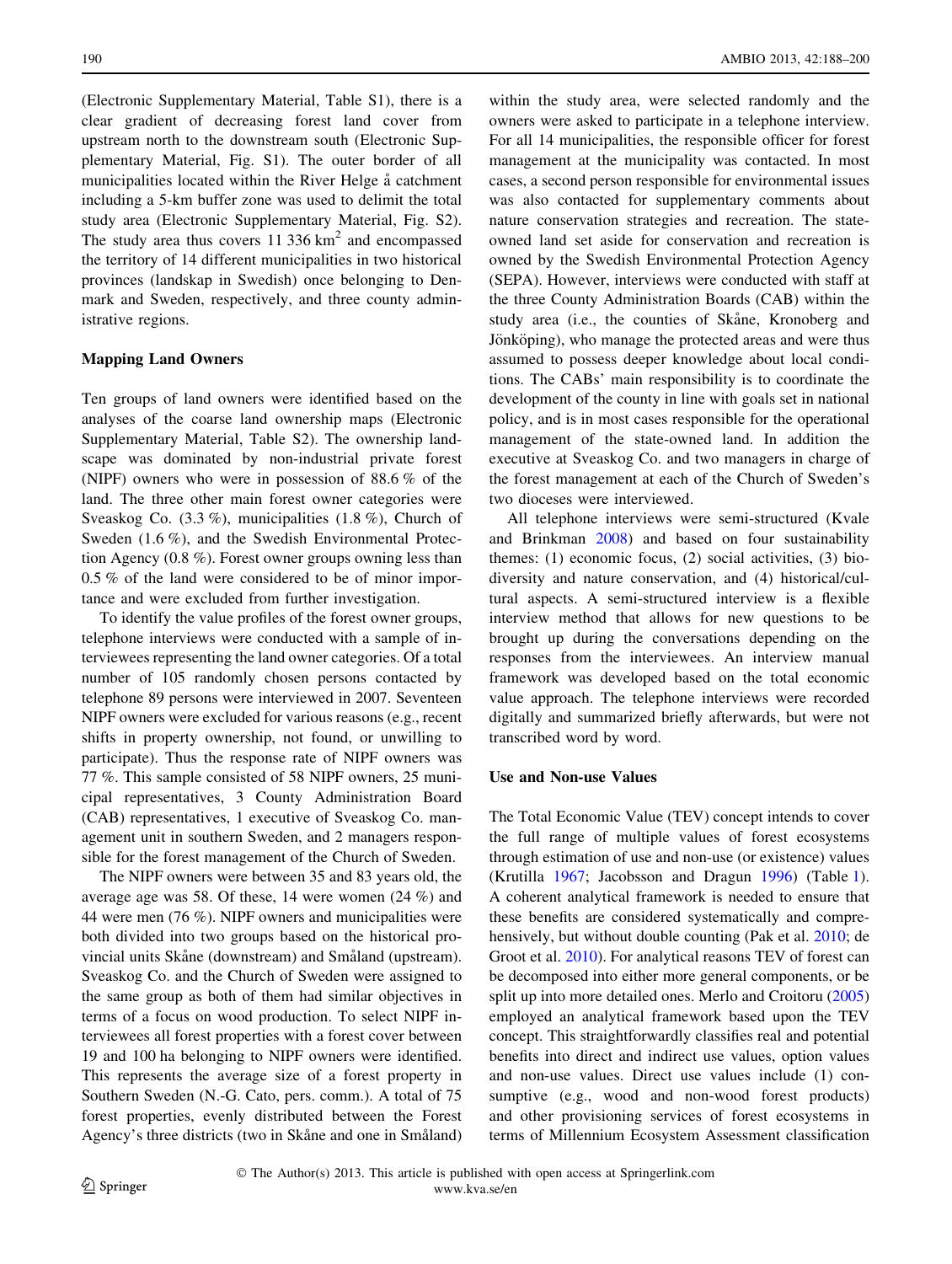<span id="page-5-0"></span>(MEA [2005](#page-13-0)) as well as (2) non-consumptive direct use values in terms of landscape quality or recreation (cultural forest ecosystem services). Indirect use values include ecosystem services supplied by watersheds, such as water purification and carbon sequestration, flood regulation, soil formation, and other regulating and supporting forest ecosystem services. To simplify the study and to avoid dealing with uncertainty, option values were assigned to belong to the direct use values and were not treated as an individual value category. Non-use values are not linked to the actual use of forests but rather to conservation interests of the landscape. Two examples are (1) bequest values arising from placing a value on the conservation of natural or cultural elements of the landscape for the benefit of future generations, and (2) existence values derived from the knowledge of conserved ecosystems, habitats, or species. In practice the only difference between existence and bequest values is whether or not the consumer enjoys the existence of a good or service exclusively, or as a potential source of utility for next generations as well.

The importance of various value variables were rated on a three-graded scale ranging from 0 to 2, where the rank numbers represent the interviewer's perception of the interviewee's interest in a particular kind of forest use as being unimportant (0), of lesser importance (1) and of greater importance (2), respectively. The individual value variables used in this survey were selected in an attempt to encompass all kinds of values of the forest landscapes in the study area, and to correspond as closely as possible to the theoretical framework of Merlo and Croitoru [\(2005](#page-13-0)), but without moving into economic valuation. The value variables investigated were wood production, fuel wood, berries, mushrooms, hunting, investment, recreation, landscape quality, soil protection, water protection, inheritance, cultural elements, habitat conservation, and biodiversity. However, there are several additional value variables mentioned as part of the TEV concept that have not been considered in this survey (e.g., forest grazing, carbon sequestration, educational, or scientific values). The evaluation was made by the interviewer and was based first of all on the stated opinions of interviewee, but also checked for consistency based on his/her description of how the forest was actually managed.

The value variables were grouped in different value categories and the sums of the rank numbers of every value category were calculated for each forest owner group. In order to visualize the comparison between the different owner groups, an index based on a ratio scale from 0 to 100 % was calculated as the sums of value categories divided by the maximum possible score. The ratio index value was never based on a total sum of less than 12. The resulting value profiles of each of the four main user groups are presented both as bar charts for all value variables, and as radar diagrams following Bossel [\(2001](#page-12-0)).

|        | Table 1 Use and non-use value variables recognized by stakeholders and grouped in different value categories and assigned to the four aspects |  |  |  |
|--------|-----------------------------------------------------------------------------------------------------------------------------------------------|--|--|--|
| of SFM |                                                                                                                                               |  |  |  |

| Sustainable forest  | Use values                         |                  | Non-use values      |                  |                      |                      |  |
|---------------------|------------------------------------|------------------|---------------------|------------------|----------------------|----------------------|--|
| management criteria | Direct use values                  |                  |                     | Indirect use     | Bequest values       | Existence values     |  |
|                     | Consumptive                        |                  | Non-consumptive     | values           |                      |                      |  |
|                     | Non-wood products<br>Wood products |                  |                     |                  |                      |                      |  |
| Economic            | Wood production Berries            |                  | Landscape quality   |                  | Inheritance          |                      |  |
|                     | Fuel wood                          | <b>Mushrooms</b> |                     |                  |                      |                      |  |
|                     |                                    | Hunting          |                     |                  |                      |                      |  |
|                     |                                    | Investment       |                     |                  |                      |                      |  |
| Ecological          | Wood production                    |                  |                     | Soil protection  |                      | Biodiversity         |  |
|                     |                                    |                  |                     | Water protection |                      | Habitat conservation |  |
| Social              | Wood production Berries            |                  | Recreation          | Soil protection  | Cultural elements    |                      |  |
|                     |                                    | <b>Mushrooms</b> | Landscape quality   |                  | Habitat conservation |                      |  |
|                     |                                    | Hunting          | Cultural elements   |                  |                      |                      |  |
|                     |                                    |                  | <b>Biodiversity</b> |                  |                      |                      |  |
| Cultural            | Wood production                    |                  | Landscape quality   |                  | Inheritance          |                      |  |
|                     |                                    |                  | Cultural elements   |                  | Cultural elements    |                      |  |
|                     |                                    |                  |                     |                  | Habitat conservation |                      |  |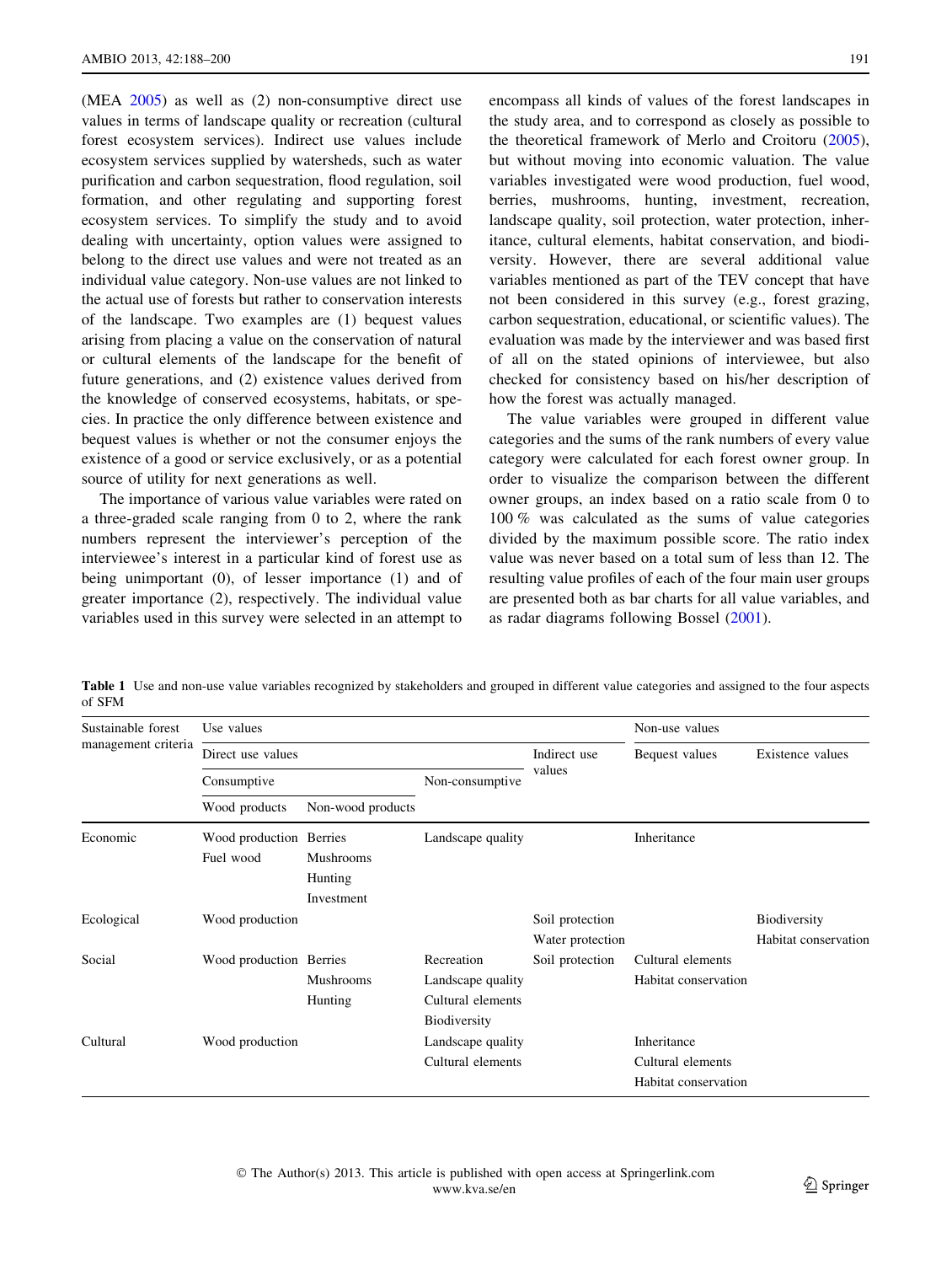#### RESULTS

## Use and Non-use Values

#### Direct Use Values: Consumptive Values

Consumptive timber forest products were reported as one of the major direct use values, which provided land owners with an economic income from production of timber, pulpwood, wood chips, or biomass. The interviewees also mentioned other values connected to forest management. The opinion that silviculture is important to create habitats for biodiversity was expressed among the interviewees. Silvicultural practices such as planting and pre-commercial thinning also served as a social purpose, for example, as a recreational activity or as an emotional enjoyment of creating something. Silviculture was also perceived as an integrated activity of maintaining the cultural landscape.

Non-wood products were recognized by interviewees as values derived from forests. The non-wood values were related to economic as well as social and cultural dimensions. One example was hunting, which was reported to generate meat to the land owner or income in form of leasing the right for hunting. Hunting also represented a popular social event and part of the rural culture. A similar type of value was associated with collecting berries and mushrooms. While this did not generate any important economic income, it was reported as an important recreational value. Other consumptive non-wood values had a strict economical focus. Exploitation of forestland for establishment of residential or industrial areas by municipalities was one example. Some land owners also saw forest ownership as an economic investment, for example, because of the expected increase in value of forest properties.

#### Direct Use Values: Non-consumptive Values

The non-consumptive direct use values included a wide range of values such as landscape quality, recreation, cultural elements, and biodiversity. All these values were connected to social aspects in some way. In addition, the cultural elements and the landscape quality were part of the inhabitants' cultural identity and sense of place. Some land owners also reflected upon the economic aspect of the landscape quality in terms of increasing the attractiveness and, consequently, the market value of the property by improving the aesthetical qualities. On a regional level, landscape quality often played an important role for the municipalities, since it may improve the attractiveness of the region and thus for immigration and thus improved municipal economy.

#### Indirect Use Values

With the exception of soil and water protection, few indirect values were identified by the interviewees. Some of the interviewees expressed a wish to care for streams by leaving buffer zones and others expressed an ambition to minimize the soil damage during harvesting operations. These values were clearly connected to the ecological dimension of sustainable forest management, but also in some way to the social dimension, for example, in terms of a desire to avoid reducing the quality of important recreation areas.

#### Non-use Bequest Values

Several forest owners considered conservation of cultural elements or particular forest habitats to be important. This ambition included both a wish for future generations to be able to experience these landscape components, and also in a wish to conserve the cultural tradition. Inheritance was another bequest value recognized by forest owners. This value was also linked to the cultural and sense of place contexts, but there was also an economic dimension to it, i.e., a wish to contribute to the financial situation of interviewees' heirs.

#### Non-use Existence Values

Interviewees also recognized the existence values of the forest landscape, which were linked to the intrinsic values of biodiversity conservation and specific forest and woodland habitats.

#### Owner Groups' Value Profiles

#### Non-industrial Private Owners

The NIPF owner group was heterogeneous with a diverse profile of use of their forest ownership. What mainly distinguished this owner group from the others is the strong personal and emotional connection to the forest property. While some forest owners explicitly stated that the purpose of their forest ownership was to generate income, the majority seemed to have a more complex approach where the economic factor played a minor or complementary role. The value profiles (Fig. [1a](#page-7-0)) point to important consumptive wood and non-wood values as well as non-consumptive, bequest, and existence values. The regulating ecosystem services values soil and water protection were, however, perceived as relatively unimportant. The most important use values to non-industrial private owners were wood production, recreation, and landscape quality (Fig. [2a](#page-8-0)).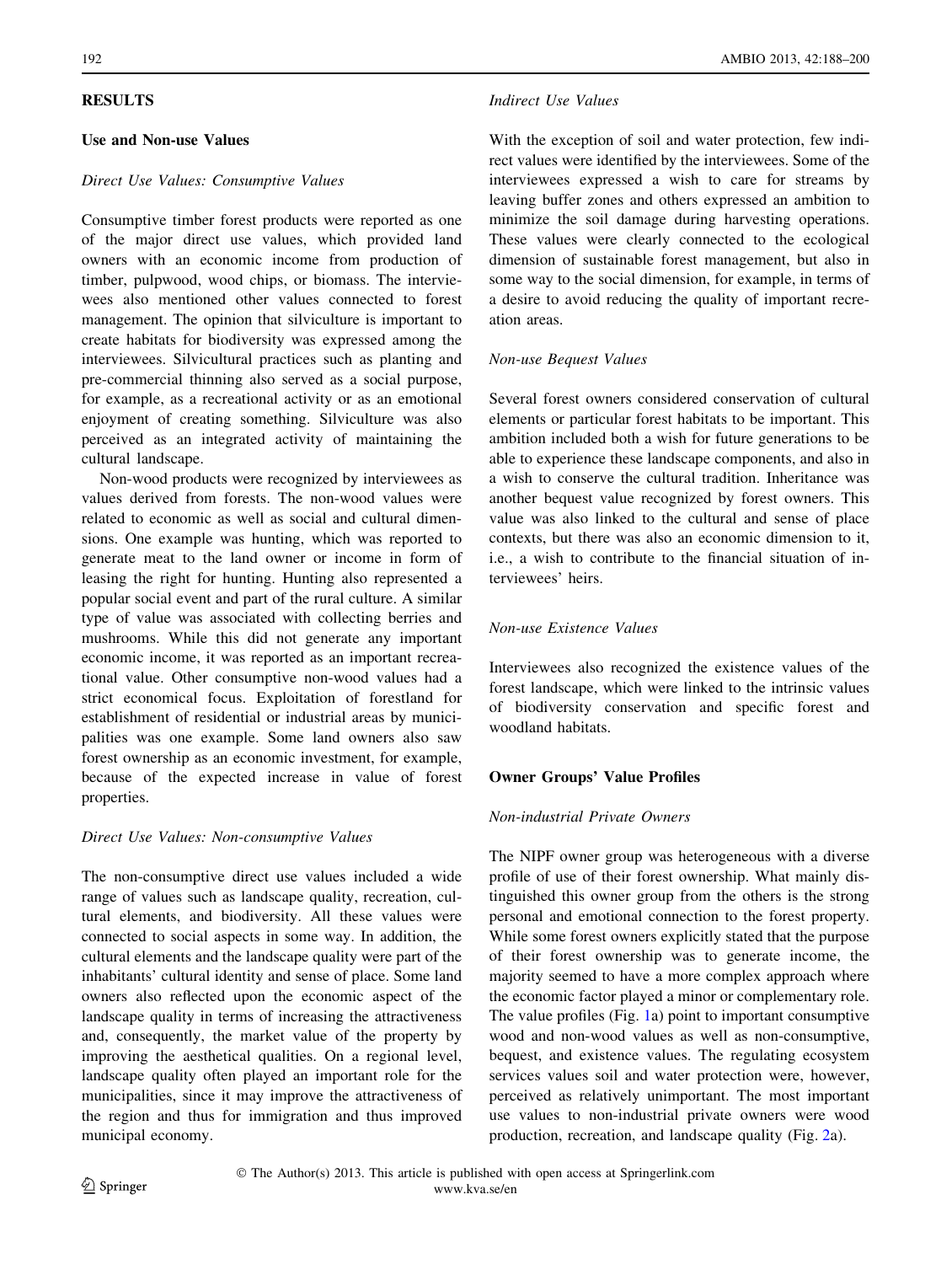#### <span id="page-7-0"></span>Municipalities

The value profiles of the municipalities indicated high importance for option, bequest, and existence values as well as some direct use values, whereas indirect use values and some direct use values seemed to be of lesser importance. The direct use values were primarily connected to recreation, timber production, and landscape quality. Most municipalities used forested land for production purposes with different degrees of intensity. While some municipalities had determined a revenue target from forest management, other municipalities seemed to have different priorities.

The municipalities' value profiles indicate that all value categories except the regulating ecosystem services values

were perceived as important (Fig. 1b). The use values perceived as most important for the municipality owner groups were wood production, recreation, investment, landscape quality, cultural elements, biodiversity, and habitat conservation (Fig. [2b](#page-8-0)). The importance of hunting, mushrooms, and berries were perceived as less important, and soil and water protection as fairly unimportant.

#### Forest Industry

The primary objective of the Church of Sweden's forest ownership was to earn money from forest management. Sveaskog Co. shared this goal but had explicit other important objectives as well. The value profile for these



Fig. 1 Radar diagrams showing the profiles of a NIPF owners in Skåne and Småland, b municipalities in Skåne and Småland, c Sveaskog and the Church of Sweden, and d the land owned by the Swedish Environmental Protection Agency. Index scores based on a scale from 0 to 100 calculated as the sums of value categories divided by the maximum possible score (number of interviewees times 2)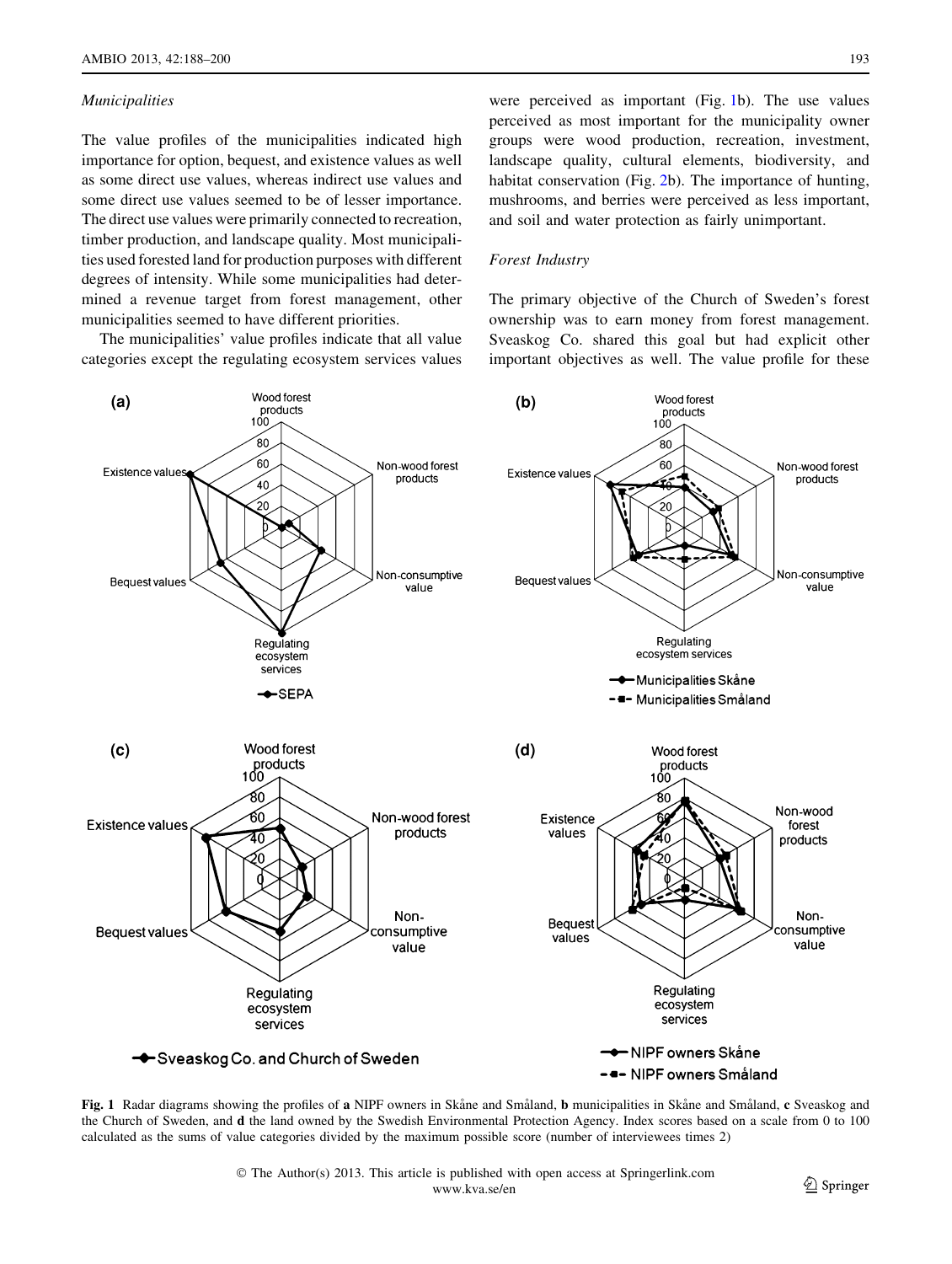<span id="page-8-0"></span>

Fig. 2 Profiles of use of forest landscape goods, services and values among a NIPF owners in the historical provinces Skåne and Småland, **b** municipalities in Skåne and Småland, c Sveaskog and the Church of Sweden, and d the land owned by the Swedish Environmental Protection Agency

two owner types showed that existence values and bequest values were ranked high while indirect use values were rather low. In order to generate income, the main focus of the forest management was production of biomass. The largest part of the income was derived from timber and pulpwood production. In addition, biomass residues from timber harvesting are turned into wood chips that are sold as bioenergy fuel. The leasing of hunting rights also generated some profit. Non-timber forest products were of no direct interest for these two forest industrial owners. The recreational values were of some importance to Sveaskog Co., which recently has founded a subsidiary company (Sveaskog Naturturism AB) that deals primarily with wildlife tourism. Concerning the indirect use values the interviewees pointed out that the necessary precautions and considerations close to watercourses or regarding soil protection are stipulated by the national legislation. Investment in forest properties was of little importance but all three interviewees agree that it may sometimes be advantageous to trade a forest property for another to improve management efficiency, for example, related to logistics. The importance to conserve the cultural heritage of the region (bequest values) was acknowledged by all three interviewees. Once again, the requirements stipulated by the legislation were being respected and the representatives of the Church of Sweden pointed out that they have decided to indicate valuable cultural remains with signs in the field. Conservation of biodiversity (existence values) was claimed to be very important by all three interviewees. All forests are certified according to the FSC system and the Church of Sweden's land was in addition certified under the PEFC system. Conservation of biodiversity represented one of the core management objectives of Sveaskog Co., and for the Church of Sweden it is important to appear as a responsible forest manager. Conservation of habitats was first and foremost related to conservation of biodiversity. All three interviewees stated that they have set aside more land for nature conservation purposes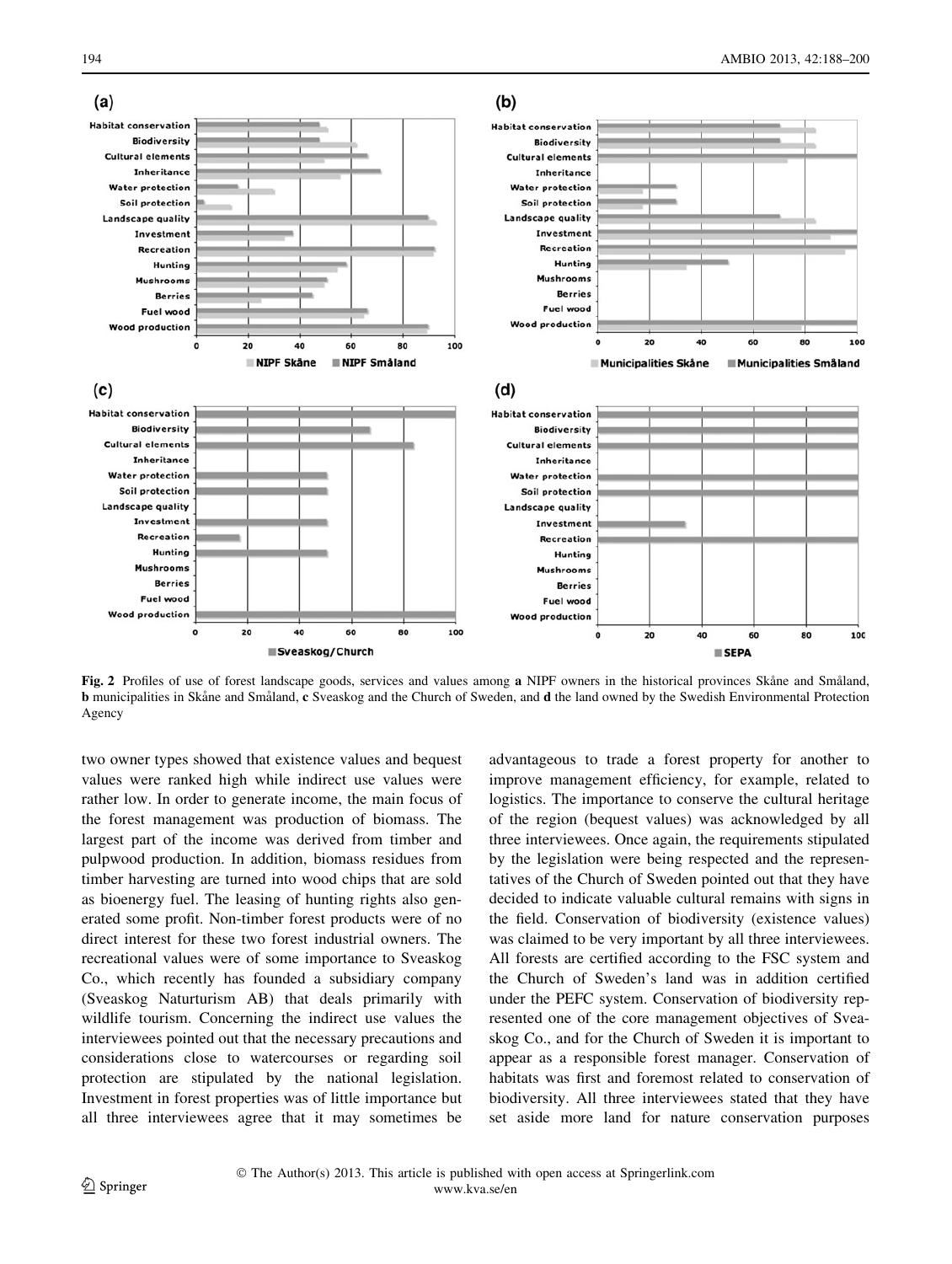compared to what is necessary to fulfill the minimum requirements of the forest and environmental policies and the certification standards.

The value profiles indicate that the value categories of importance were the consumptive wood, existence, and bequest values (Fig. [1](#page-7-0)c). To Sveaskog Co. and the Church of Sweden, the use categories perceived as most important were wood production, habitat conservation, and cultural elements (Fig. [2c](#page-8-0)). The importance of biodiversity was also high. Soil and water protection, energy wood, investment, and hunting received intermediate scores and the importance of the remaining value variables were low.

#### Swedish Environmental Protection Agency

The value profile of the SEPA was clearly different from the other owner group profiles. The objective of forest ownership by the SEPA is focused solely on conservation interests. Existence and bequest values were therefore the most important ones. As a consequence, indirect use values (soil and water protection) were also highly ranked. Another major objective was to promote and encourage recreational activities. Occasionally, this objective could be stronger than the focus on conservation of species. Besides recreation, no other direct use values were recognized. However, two of the county administrative boards also acquired land to be used to compensate private land owners when nature reserves were established on their land.

The value profile indicates that only existence and regulating ecosystem services values were highly important (Fig. [1d](#page-7-0)). Bequest values and non-consumptive values displayed intermediate scores, and the consumptive wood and non-wood values were very low. The SEPA owner group (Fig. [2](#page-8-0)d) rated the value variables recreation, cultural elements, biodiversity, habitat conservation, as well as soil and water protection to be most important. Investment was of some importance while the remaining categories were of no importance.

#### DISCUSSION

#### The Challenge of Economic Valuation

A wide range of international and national policies related to the ecologically, economically, and socio-culturally sustainable use of renewable natural resources have been formulated globally since the appearance of the sustainability discourse during the late 1980s (Kennedy et al. [2001;](#page-12-0) Campbell and Sayer [2003;](#page-12-0) Innes and Hoen [2005](#page-12-0); Saastamoinen [2005](#page-13-0)). Three European examples are the Pan-European forest policy process (MCPFE [1993](#page-13-0)), the European Landscape Convention (ELC [2000](#page-12-0)), and the EC

Water Framework Directive (WFD [2000\)](#page-13-0). Implementing such ambitions requires that landscapes' stakeholders and actors have comprehensive information about what is produced in the landscape and its consequences for other stakeholders and values (Norgaard [2010\)](#page-13-0). This transparency is also a prerequisite for effective collaboration among different societal sectors and levels of governance at multiple levels (Borrini-Feyerabend et al. [2004;](#page-12-0) Adger and Jordan [2009;](#page-11-0) Elbakidze et al. [2010\)](#page-12-0). As Lee ([1993\)](#page-12-0) pointed out, there is a need for both a compass that shows the state and trends of sustainability as pronounced as desirable in different policies, and a gyroscope in terms of participation in governance processes.

The interviewees' answers showed that there was a broad range of use and non-use values in the River Helge  $\aa$ catchment, and no difference between upstream and downstream profiles. The direct use values were very important for all groups, but the types of values varied. In this aspect, the SEPA forest ownership had a clear focus solely on conservation and recreational values. By contrast, Sveaskog Co. and the Church of Sweden had a profile that concentrated primarily on wood and biomass production for the region's forest industry and bioenergy consumption, respectively, while the municipalities had a more diverse value profile. These results are consistent with the mandates of these forest owner categories. The fact that both existence and bequest values were still perceived as important for Sveaskog Co. and the Church of Sweden reflect these companies' policy towards forestry. The NIPF owner group showed the most diverse value profile, including also non-consumptive use, indicating that many private land owners see many values in their forests that go beyond the production of wood. This has been observed also in other studies (e.g., Stenseke [2006\)](#page-13-0). It can be argued that emotional values correspond to what Merlo and Croitoru [\(2005](#page-13-0)) refer to as sensibility values, identity values, and aesthetical values, which are not quantifiable in monetary terms. At a more general level, the diverse profile among forest owner categories is consistent with the high importance associated to multiple benefits of forests as pronounced in current policies (e.g., Boman et al. [2000](#page-12-0); Kindstrand et al. [2008\)](#page-12-0).

Since it is difficult to identify true non-use values of forest owners, categorization of biodiversity and intact ecosystems as 'non-use' value is conditional. However, it is clear that forest owners who concentrated on biodiversity conservation and thus received significant 'non-use value', provide a source of true non-use value for those stakeholders who derive positive utility from the very existence of high level of forest biodiversity in the River Helge  $\aa$ catchment.

Investigations concerning stakeholders' perceptions of forest ecosystem services, which are methodologically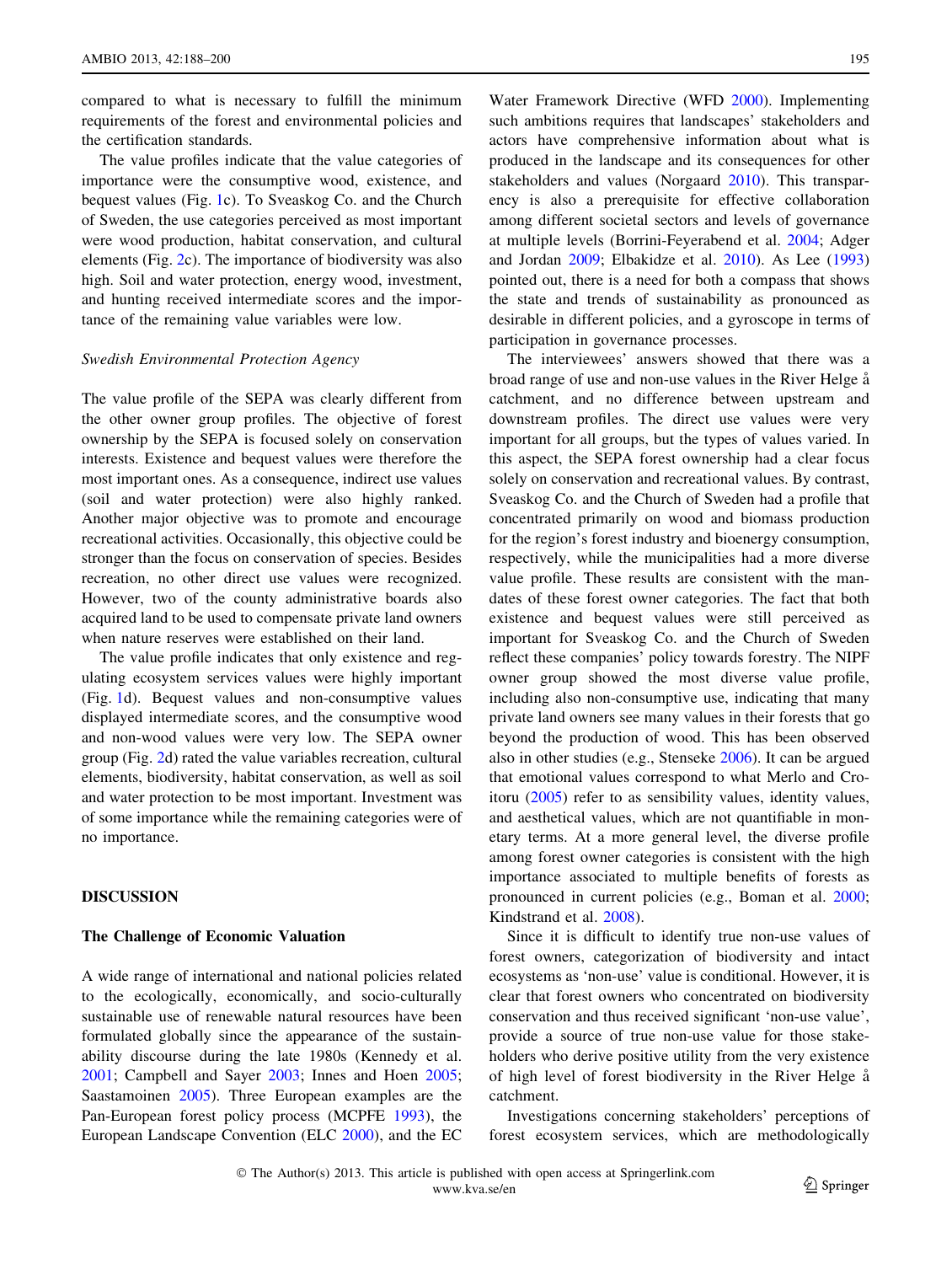similar to that presented in this study, have been conducted for North-western Ontario (Kant and Lee [2004](#page-12-0)) and Western Ukraine (Zahvoyska [2008](#page-13-0)). These studies applied the Conceptual Content Cognitive Mapping method (Kearney and Kaplan [1997](#page-12-0)), a tool for non-market oriented stated preference to identify stakeholders' values associated with forests, and non-parametric statistics to develop statistically significant sets of cognitive maps of stakeholders' preferences associated with forests. For instance the suite of forest values identified in the Ukrainian case study consisted of nine dominant themes and 37 sub-themes. Four stakeholder groups were investigated: Local population, Forest industry, Environmental non-governmental organizations, and City population. The set of cognitive maps of stakeholders' preferences, regarding forest values, indicated that Environmental, Recreational, and Economic values were the most appreciated ones by respondents. Tourist values and Health care received the smallest attention from the respondents. From the stakeholders perspective the forest values universe shows that Local population verbalized the widest palette of values. Derived cognitive maps prove statistically significant differences in forest values profiles across stakeholders (Zahvoyska and Bas [2009](#page-13-0)). Similarly, this study about the River Helge å catchment supports the hypothesis by Boyd and Banzaf ([2006\)](#page-12-0) that people are more familiar with ecosystem services which affect their wellbeing in direct ways [like provisioning, regulating and cultural services, i.e., the MEA [\(2005](#page-13-0)) classification] and are ignorant about supporting services like primary productivity, biogeochemistry.

It is important to point out that the method of semistructured interviews used in this study does not demonstrate trade-offs between the different value components in actual or hypothetical choice situation, and therefore cannot be used for estimation of the concerned values in monetary terms explicitly. However, the simple ranking approach can approximate forest-owners' value profiles. The quantitative visualization based on numerical analyses of rank values represents a major simplification of the reality. In future studies it could be advisable to let the interviewees rate their own opinion themselves. What are the subjective views of different forest owner categories, and other stakeholders? What are the ideologies or cultures among stakeholders? How do they match this with their practices? Moreover, it is necessary to point out that economic value rather reflects the lower bound of the true value of the full suite of forest benefits including environmental goods. Intrinsic, spiritual, patriotic and other types of value that people use to assign to the forest are not necessarily included into economic analyses since economic valuation techniques often fail to account for these and similar components of value (Costanza et al. [1997](#page-12-0)).

## Forest Management, Planning, Collaboration, and Education

Mapping perceptions and values of different land owners concerning ecosystem services represents an important step towards developing adaptive landscape management (Lindström et al. [2006](#page-13-0); Tikkanen et al. [2006;](#page-13-0) Nordlund and Westin [2011\)](#page-13-0). The broad use profiles in this study stresses the need for new forest management regimes (Axelsson and Angelstam [2011](#page-12-0)), forest planning businesses that provide broader management advice (Uliczka et al. [2004\)](#page-13-0), improved communication and learning among stakeholders (Axelsson et al. [2013b](#page-12-0)), and broadened content in forestry educations (Axelsson and Angelstam [2011](#page-12-0)).

The traditional industrial forest management system based on clear-felling with tree retention is currently contested by actors who advocate uneven-aged or cohort management systems for both ecological and socio-cultural reasons (Axelsson et al. [2007;](#page-12-0) Siiskonen [2007](#page-13-0); Tahvonen [2009\)](#page-13-0). This applies to urban forests, and forest owners that own forest for other than monetary reasons (Kindstrand et al. [2008\)](#page-12-0). There is also increased interest in viewing forest and woodland landscapes' natural and cultural capital as an infrastructure for tourism and recreation (Vail and Hultkrantz [2000\)](#page-13-0).

While the large number of forest owners is a challenge for landscape planning in terms of large spatial extents (Sandström et al.  $2011$ ), the multifaceted profiles of forest owners in this study provides opportunity for new planning approaches with a focus on a broader range of landscape values than wood.

The clear difference among the forest owner categories' value profiles shown in this study is a challenge for collaboration. The emergence of ecosystem services derived from waters, which are affected by the surrounding forests (e.g., Tuvendal and Elmqvist [2011\)](#page-13-0), is likely to reinforce this. While multi-level learning takes time (Axelsson et al. [2013b](#page-12-0)), this is necessary to accommodate different interests. Empowering communities and municipalities is one approach.

Higher education of professionals is a critically important way of supporting the implementation of sustainable forest management policy. In line with the contemporary forest industrial regime, forest management education in Sweden is oriented towards the production of wood (Bergqvist et al. [1989](#page-12-0)). However, new forest policies may result both in large changes in forest management education (Hosny El-Lakany [2004](#page-12-0)) and inertia (Siiskonen [2010](#page-13-0)). This stresses the need to equip students with interdisciplinary and transdisciplinary skills (Fry [2001;](#page-12-0) Hammer and Söderqvist [2001](#page-12-0); Axelsson [2010\)](#page-12-0).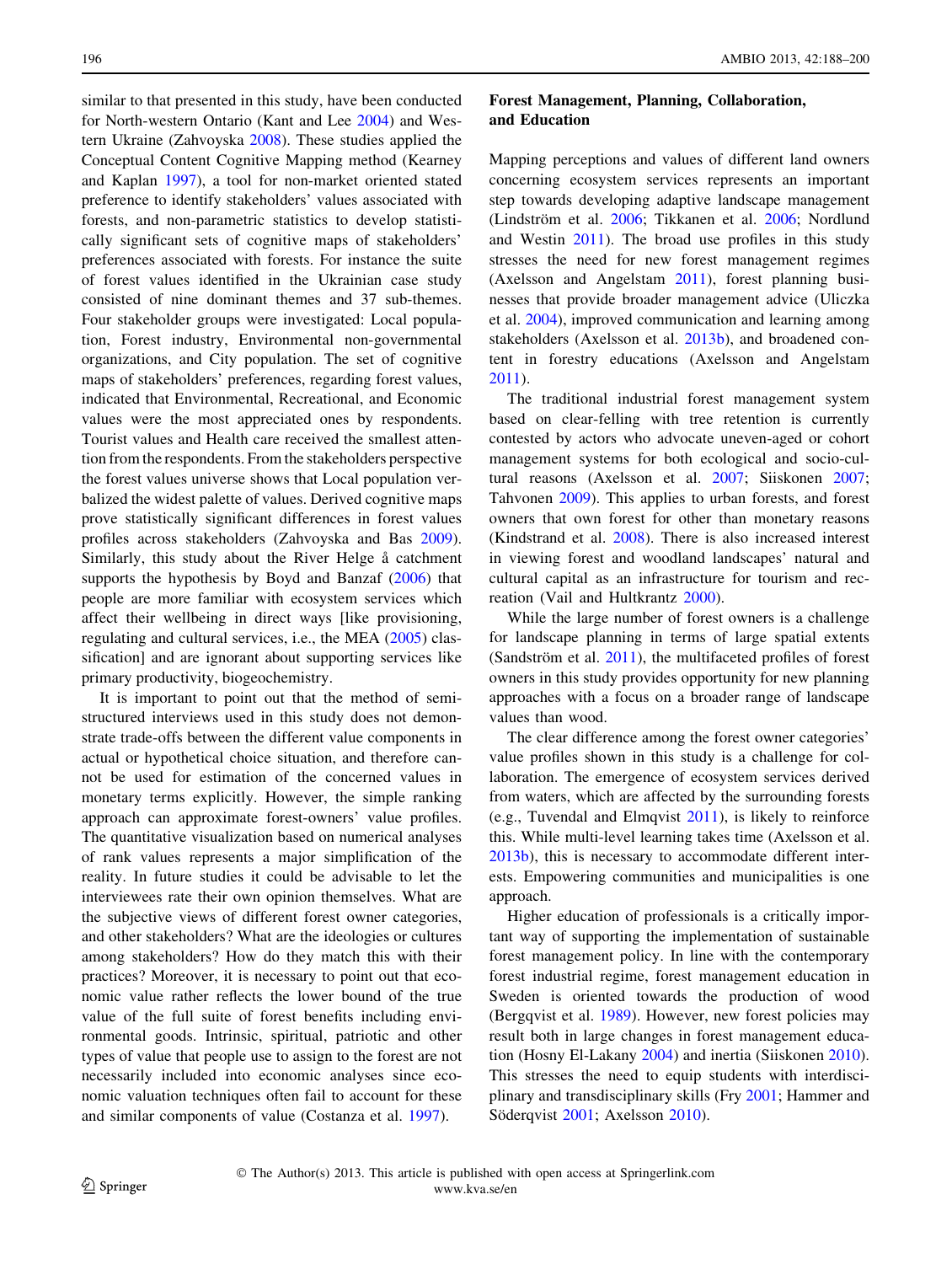#### <span id="page-11-0"></span>Governing Forest Landscape Values

The Kristianstad Vattenrike Biosphere Reserve (KVBR) within the River Helge  $\aa$  catchment has been subject to several studies describing the social and organizational processes behind the development of landscape governance. In particular, the role of agreed perceptions and visions, stakeholder coordination and networks, institutional arrangements, and individual leadership have been emphasized (Olsson et al. [2004,](#page-13-0) Hahn et al. [2006;](#page-12-0) Olsson [2007](#page-13-0); Schultz et al. [2007;](#page-13-0) Hahn [2011\)](#page-12-0). While these studies have provided important knowledge on some aspects of the sustainable development process, and the emergence of an adaptive social–ecological system within KVBR, other dimensions have received much less attention. In the Millennium Ecosystem Assessment, KVBR was brought up globally as a good local example of sustainable development (MEA [2005\)](#page-13-0). While research so far has concentrated on the adaptive governance of the biosphere reserve no one has yet done an integrated assessment of the areas' different sustainability dimensions, i.e., assessed the outcome on the ground of the adaptive governance process. For instance, very few studies have been made on the functioning and resilience of the major ecosystems within the area. Also, most studies have not taken a landscape approach (see Axelsson et al. [2011](#page-12-0)) at the catchment level but have been restricted to more limited activities and areas within the biosphere reserve, and have focused on the southernmost part of the river catchment. An exception is a recent study by Tuvendal and Elmqvist [\(2011](#page-13-0)) who analyzed the effects of brownification of the River Helge å, originating in the forested upper parts of the catchment, on ecosystem services in downstream areas, and how stakeholders responded to these effects. Such catchment-level approaches are badly needed and provide more ecological realism, since widely different ecosystems within a catchment are often connected and influence each other. We emphasize the need for studies that assess the present status and development trends, the adaptive governance process and its outcomes on the ground, including studies that take an integrated approach trying to assess all dimensions of sustainability (see Lee [1993](#page-12-0); Rauschmayer et al. [2009;](#page-13-0) Angelstam et al. [2013\)](#page-12-0). This also means that values and attitudes of stakeholders and actors in different parts of the catchment must be understood. By focusing on forest ecosystems and the services provided to forest owners within the River Helge å catchment, our analysis is a first step to understand how management and governance of forest landscapes could match the forest owner's value profiles. We see this is as an important complement to previous studies on the opportunities for adaptive governance emerging in the KVBR. Ideally, given the upstream–downstream links in this catchment (Tuvendal and Elmqvist [2011](#page-13-0)) the KVBR work should be extended

from the focus on the downstream part of the catchment towards the development of a landscape approach for the whole watershed.

#### **CONCLUSIONS**

This study shows that different forest owner categories have different profiles of use and non-use forest values. The attainment of the current policy visions of forest, environmental, rural development, and others advocating sustainability in landscapes with heterogeneous forest owner composition, requires collaboration among stakeholders. The participants in this collaborative learning process need to develop an understanding of current policies regarding landscapes, communicate their own goals, values, and perceptions, and understand how this affects other interests. Another key issue is to be aware of the status and development trends of all sustainability dimensions (Andersson et al. 2012). Municipal comprehensive planning, Biosphere Reserve (Price [2002](#page-13-0)), Model Forest and EU Leader (Ray [2000](#page-13-0)) are examples of approaches that aim at supporting informed multi-level governance toward sustainability (Sayer and Maginnis [2005\)](#page-13-0). However, land ownership rights are strong in Sweden (e.g., Sandström et al.  $2011$ ), which stresses the role of solutions that are adapted to the contexts of different forest owner categories.

Acknowledgments This paper was initiated at a workshop held in Kristianstad in Spring 2008, and the subsequently designed BSc examination project of Gustav Richnau supervised by Per Angelstam. Sadly, Gustav died before this manuscript was completed. We honor Gustav and his careful and meticulous approach to life and work. We all enjoyed his wise input and company during 2007 in Belarus and in Ukraine 2008. Valuable comments on the manuscript were provided by Ebba Lisberg Jensen, Erik Ederlöf, Johan Törnblom, Sven-Erik Magnusson, and Hans Cronert. Funding for the work was provided by Marcus and Amalia Wallenbergs Minnesfond, Swedish Institute, FORMAS and the Swedish Environmental Protection Agency to Per Angelstam.

Open Access This article is distributed under the terms of the Creative Commons Attribution License which permits any use, distribution, and reproduction in any medium, provided the original author(s) and the source are credited.

#### REFERENCES

- Adger, W.N., and A. Jordan. 2009. Governing sustainability. Cambridge: Cambridge University Press.
- Andersson, K., P. Angelstam, R. Axelsson, M. Elbakidze, and J. Törnblom. 2012. Connecting municipal and regional level planning: Analysis and visualization of sustainability indicators in Bergslagen. Sweden. European Planning Studies. doi[:10.1080/](http://dx.doi.org/10.1080/09654313.2012.737991) [09654313.2012.737991.](http://dx.doi.org/10.1080/09654313.2012.737991)

<sup>©</sup> The Author(s) 2013. This article is published with open access at Springerlink.com www.kva.se/en  $\circled{2}$  Springer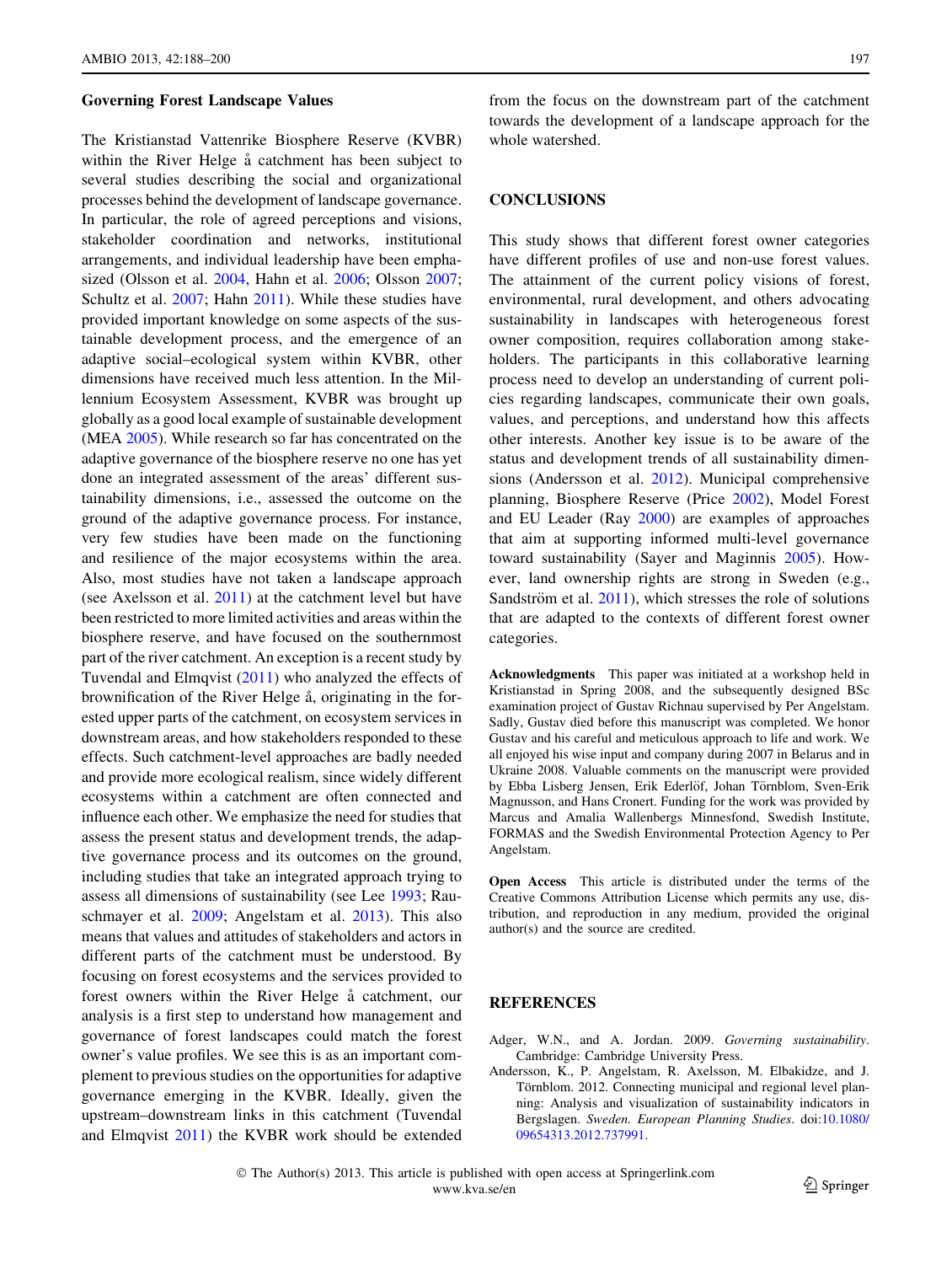- <span id="page-12-0"></span>Angelstam, P., M. Elbakidze, R. Axelsson, M. Dixelius, and J. Törnblom. 2013. Knowledge production and learning for sustainable landscapes: Seven steps using social-ecological systems as laboratories. AMBIO. doi[:10.1007/s13280-012-0367-1.](http://dx.doi.org/10.1007/s13280-012-0367-1)
- Arrow, K.J., R. Solow, P.R. Portney, E.E. Leamer, R. Radner, and H. Schuman. 1993. Report on the National Oceanic and Atmospheric Administration (NOAA) Panel on Contingent Valuation. Federal Register 58.
- Axelsson, R. 2010. Integrative research and transdisciplinary knowledge production: A review of barriers and bridges. Journal of Landscape Ecology 4: 14–40.
- Axelsson, R., and P. Angelstam. 2011. Uneven-aged forest management in boreal Sweden: Local forestry stakeholders' perceptions of different sustainability dimensions. Forestry 84: 567–579.
- Axelsson, R., P. Angelstam, and J. Svensson. 2007. Natural forest and cultural woodland with continuous tree cover in Sweden: How much remains and how is it managed? Scandinavian Journal of Forest Research 22: 545–558.
- Axelsson, R., P. Angelstam, M. Elbakidze, N. Stryamets, and K.-E. Johansson. 2011. Sustainable development and sustainability: Landscape approach as a practical interpretation of principles and implementation concepts. Journal of Landscape Ecology 4: 5–30.
- Axelsson, R., P. Angelstam, E. Degerman, S. Teitelbaum, K. Andersson, M. Elbakidze, and M.K. Drotz. 2013a. Social and cultural sustainability: Criteria, indicators, verifier variables for measurement and maps for visualization to support planning. AMBIO. doi:[10.1007/s13280-012-0376-0](http://dx.doi.org/10.1007/s13280-012-0376-0).
- Axelsson, R., P, Angelstam, L. Myhrman, M. Elbakidze, L. Svensson, M. Ivarsson, S. Sädbom, T. Kullberg et al. 2013b. Evaluation of multi-level social learning for sustainable landscapes: perspective of a development initiative in Bergslagen, Sweden. AMBIO. doi[:10.1007/s13280-012-0378-y.](http://dx.doi.org/10.1007/s13280-012-0378-y)
- Barbier, E.B., M.C. Acreman, and D. Knowler. 1997. Economic valuation of wetlands: A guide for policy makers and planners. Gland: Ramsar Convention Bureau.
- Bateman, I.J., and K.G. Willis (eds.). 2002. Valuing environmental preferences: Theory and practice of the contingent valuation method in the US, EU, and Developing Countries. Oxford: Oxford University Press.
- Bergqvist, G., A. Sugg, and B. Downie. 1989. Forestry education in Sweden. Forestry Chronicle 65: 414–420.
- Boman, M., B. Kriström, and L. Mattsson. 2000. Skogen och miljöekonomin [The forest and the environmental economy]. Ekonomisk debatt 28: 159–168. (in Swedish).
- Borrini-Feyerabend, G., M. Pimbert, M.T. Farvar, A. Kothari, and Y. Renard. 2004. Sharing Power. Learning by doing in comanagement of natural resources throughout the world. Cenesta, Tehran: IIED and IUCN/CEESP/CMWG.
- Bossel, H. 2001. Assessing viability and sustainability: A systemsbased approach for deriving comprehensive indicator sets. Conservation Ecology 5: 12.
- Boyd, J., and S. Banzaf. 2006. The need for standardized environmental accounting units. Discussion paper 06-02. Resources for the future, 1616 P St. NW Washington, DC 20036.
- Campbell, B.M., and J.A. Sayer. 2003. Research to integrate productivity enhancement, environmental protection and human development. Integrated natural resource management: Linking productivity, the environment and development. Wallingford: CABI Publishing.
- Carson, R.T., and M.W. Hanemann. 2005. Contingent valuation. In Handbook of environmental economics, ed. K.G. Mäler, and J.R. Vincent, 821–936. North Holland: Elsevier.
- Carson, R.T., N.E. Flores, and N.F. Meade. 2001. Contingent valuation: Controversies and evidence. Environmental & Resource Economics 19: 173–210.
- Costanza, R., R. d'Arge, R. de Groot, S. Farberk, M. Grasso, B. Hannon, K. Limburg, S. Naeem, et al. 1997. The value of the world's ecosystem services and natural capital. Nature 387: 253–260.
- de Borda, J.-C. 1781. Mathematical derivation of an election system. Isis 44: 42–51 (English translation by A. de Grazia in 1953).
- de Groot, R.S., R. Alkemade, L. Braat, L. Hein, and L. Willemen. 2010. Challenges in integrating the concept of ecosystem services and values in landscape planning, management and decision making. Ecological Complexity 7: 260–272.
- Elbakidze, M., P. Angelstam, C. Sandström, and R. Axelsson. 2010. Multi-stakeholder collaboration in Russian and Swedish Model Forest initiatives: Adaptive governance towards sustainable forest management? Ecology and Society 15: 14.
- ELC. 2000a. European Landscape Convention. European Treaty Series No. 176. Florence: Council of Europe.
- Farley, J. 2010. Conservation through the economics lens. Environmental Management 45: 26–38.
- Fry, G. 2001. Multifunctional landscapes: Towards transdisciplinary research. Landscape and Urban Planning 57: 159–168.
- Hahn, T. 2011. Self-organized governance networks for ecosystem management: Who is accountable? Ecology and Society 16: 18.
- Hahn, T., P. Olsson, C. Folke, and K. Johansson. 2006. Trustbuilding, knowledge generation and organizational innovations: The role of a bridging organization for adaptive co-management of a wetland landscape around Kristianstad, Sweden. Human Ecology 34: 573–592.
- Hammer, M., and T. Söderqvist. 2001. Enhancing transdisciplinary dialogue in curricula development. Ecological Economics 38:  $1 - 5$ .
- Hausman, J. 1993. Contingent valuation: A critical assessment. Amsterdam: North Holland.
- Hosny El-Lakany, M. 2004. Looking outward: Incorporating international forestry in higher forestry education and research. Unasylva 216: 52–56.
- Innes, J.L., and H.F. Hoen. 2005. The changing context of forestry. In Forestry and environmental change: Socioeconomic and political dimensions, ed. J.L. Innes, G.M. Hickey, and H.F. Hoen, 1–14. Wallingford: CABI Publishing.
- Jacobsson, K.M., and A. Dragun. 1996. Contingent valuation and endangered species. Methodological and applications. Cheltenham: Edward Elgar.
- Kant, S. 2003. Extending the boundaries of forest economics. Forest Policy and Economics 5: 39–56.
- Kant, S., and S. Lee. 2004. A social choice approach to sustainable forest management: An analysis of multiple forest values in Northwestern Ontario. Forest Policy and Economics 6: 215–227.
- Kearney, A., and R. Kaplan. 1997. Toward a methodology for the measurement of knowledge structures of ordinary people. The conceptual content cognitive map. Environment and Behavior 29: 579–671.
- Kennedy, J.J., T.J. Ward, and P. Glueck. 2001. Evolving forestry and rural development: Beliefs at midpoint and close of the 20th century. Forest Policy and Economics 3: 81–95.
- Kindstrand, C., J. Norman, M. Boman, and L. Mattsson. 2008. Attitudes towards various forest functions: A comparison between private forest owners and forest officers. Scandinavian Journal of Forest Research 23: 133–136.
- Krutilla, J.V. 1967. Conservation reconsidered. American Economic Review 57: 777–786.
- Kumar, P. 2010. The economics of ecosystems and biodiversity. Ecological and economic foundations. London and Washington, DC: Earthscan.
- Kvale, S., and S. Brinkman. 2008. InterViews: Learning the craft of qualitative research Interviewing. Thousand Oaks: Sage publications.
- Lee, K.N. 1993. Compass and gyroscope: Integrating science and politics for the environment. Washington, DC: Island Press.

 The Author(s) 2013. This article is published with open access at Springerlink.com www.kva.se/en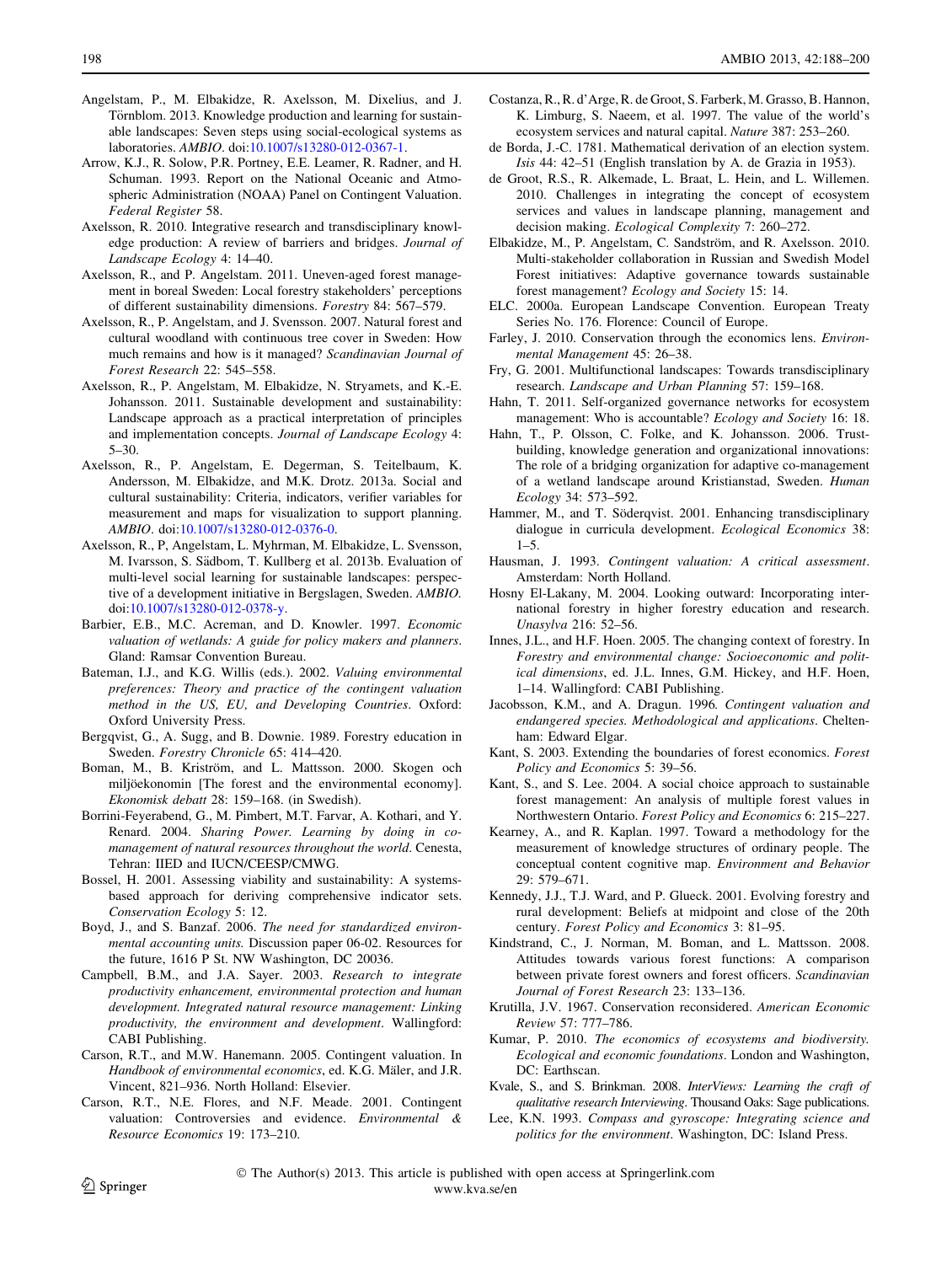- <span id="page-13-0"></span>Lindström, M., M. Johansson, J. Herrman, and O. Johnsson. 2006. Attitudes towards the conservation of biodiversity—A case study in Kristianstad municipality, Sweden. Journal of Environmental Planning and Management 49: 495–513.
- MCPFE. 1993. General declaration and resolutions adopted. Proceedings of the Second Ministerial Conference on the Protection of Forests in Europe, Helsinki, 16–17 June 1993, Helsinki, Finland. Vienna: Liason Unit.
- MEA (Millennium Ecosystem Assessment). 2005. Ecosystems and human well-being: Synthesis. Washington, DC: Island Press.
- Meadows, D. 2008. Thinking in systems: A primer. Vermont: Chelsea Green Publishing.
- Merlo, M., and L. Croitoru. 2005. Concepts and methodology: A first attempt towards quantification. In Valuing Mediterranean forests. Towards total economic value, ed. M. Merlo, and L. Croitoru, 17–36. Wallingford: CABI Publishing.
- Neumayer, E. 2010. Weak versus strong sustainability. Exploring the limits of two opposing paradigms. Cheltenham: Edward Elgar.
- Nijnik, M., and A. Mather. 2008. Analysing public preferences for woodland development in rural landscapes in Scotland. Landscape and Urban Planning 86: 267–275.
- Nijnik, M., L. Zahvoyska, A. Nijnik, and A. Ode. 2009. Public evaluation of landscape content and change. Land Use Policy 26: 77–86.
- Nordlund, A., and K. Westin. 2011. Forest values and forest management attitudes among private forest owners in Sweden. Forests 2: 30–50.
- Norgaard, R.B. 2010. Ecosystem services: From eye-opening metaphor to complexity blinder. Ecological Economics 69: 1219–1227.
- Olsson, P. 2007. The role of vision in framing adaptive comanagement processes: Lessons from Kristianstads Vattenrike, Southern Sweden. In Adaptive co-management: Collaboration, learning, and multi-level governance, ed. D. Armitage, 268–285. Vancouver: UBC Press.
- Olsson, P., C. Folke, and T. Hahn. 2004. Social–ecological transformation for ecosystem management: The development of adaptive co-management of a wetland landscape in southern Sweden. Ecology and Society 9: 2.
- Olsson, P., C. Folke, V. Galaz, T. Hahn, and L. Schultz. 2007. Enhancing the fit through adaptive co-management: Creating and maintaining bridging functions for matching scales in the Kristianstads Vattenrike Biosphere Reserve, Sweden. Ecology and Society 12: 28.
- Pak, M., M.F. Türker, and A. Öztürk. 2010. Total economic value of forest resources in Turkey. African Journal of Agricultural Research 5: 1908–1916.
- Price, M.F. 2002. The periodic review of biosphere reserves: a mechanism to foster sites of excellence for conservation and sustainable development. Environmental Science & Policy 5: 13–18.
- Rauschmayer, F., A. Berghöfer, I. Omann, and D. Zikos. 2009. Examining processes or/and outcomes? Evaluation concepts in European governance of natural resources. Environmental Policy and Governance 19: 159–173.
- Ray, C. 2000. The EU LEADER programme: Rural development laboratory. Sociologica Ruralis 40: 163–171.
- Saastamoinen, O. 2005. Multiple ethics for multidimensional sustainability on forestry? Silva Carelica 49: 37–53.
- Samuelson, P.A. 1954. The pure theory of public expenditure. Review of Economics and Statistics 36: 387–389.
- Sandström, C., A. Lindkvist, K. Öhman, and E.-M. Nordström. 2011. Governing competing demands for forest resources in Sweden. Forests 2: 218–242.
- Sayer, J., and S. Maginnis. 2005. Forests in landscapes, ecosystem approaches to sustainability. Oxford: Earthscan Publications.
- Schultz, L., C. Folke, and P. Olsson. 2007. Enhancing ecosystem management through social–ecological inventories: Lessons

from Kristianstads Vattenrike, Sweden. Environmental Conservation 34: 140–152.

- Siiskonen, H. 2007. The conflict between traditional and scientific forest management in 20th century Finland. Forest Ecology and Management 249: 123–133.
- Siiskonen, H. 2010. The conflict between traditional and formal knowledge in Finnish and Swedish forest management in the twentieth century. The International Forestry Review 12: 474.
- Sjörs, H. 1967. Nordisk växtgeografi [Nordic plant geography]. Stockholm: Svenska bokförlaget (Bonnier) (in Swedish).
- Stenseke, M. 2006. Biodiversity and the local context: Linking seminatural grassland and their use to social aspects. *Environ*mental Science & Policy 9: 350–359.
- Sturtevant, B.R., A. Fall, D.D. Kneeshaw, N.P.P. Simon, M.J. Papaik, K. Berninger, F. Doyon, D.G. Morgan, et al. 2007. A toolkit modeling approach for sustainable forest management planning: Achieving balance between science and local needs. Ecology and Society 12: 7.
- Szaro, R., P. Angelstam, and D. Sheil. 2005. Information needs for ecosystem forestry. In Forests in landscapes. Ecosystem approaches to sustainability, ed. J.A. Sayer, and S. Maginnis, 31–46. Oxford: Earthscan.
- Tahvonen, O. 2009. Optimal choice between even- and uneven-aged forestry. Natural resource modeling 22: 289–321.
- Tikkanen, J., T. Isokääntä, J. Pykäläinen, and P. Leskinen. 2006. Applying cognitive mapping approach to explore objectivestructures of forest owners in a Northern Finnish case area. Forest Policy and Economics 9: 139–152.
- Tuvendal, M., and T. Elmqvist. 2011. Ecosystem services linking social and ecological systems: River brownification and the response of downstream stakeholders. Ecology and Society 16: 21.
- Uliczka, H., P. Angelstam, G. Jansson, and A. Bro. 2004. Nonindustrial private forest owners' knowledge of and attitudes towards nature conservation. Scandinavian Journal of Forest Research 19: 1–15.
- Vail, D., and L. Hultkrantz. 2000. Property rights and sustainable nature tourism: Adaptation and mal-adaptation in Dalarna (Sweden) and Maine (USA). Ecological Economics 35: 223–242.
- WCPA. 1998. Economic Values of Protected Areas: Guidelines for Protected Area Managers. World Commission on Protected Areas (WCPA) and the Economics Service Unit of IUCN. Gland and Cambridge: IUCN.
- Weisbrod, B.A. 1964. Collective-consumption services of individualconsumption goods. Quarterly Journal of Economics 78: 471–477.
- WFD. 2000. Water Framework Directive. Directive 2000/60/EC of the European Parliament and of the Council, 23 October 2000, Brussels, Belguim, 72 pp. Brussels: European Commission.
- Zahvoyska, L. 2008. Analysis of stakeholders' preferences regarding urban parks. In The multifunctional role of forests—Policies, methods and case studies, ed. L. Cesaro, P. Gatto, and D. Pettenella, 359–365. Joensuu: EFI Proceedings.
- Zahvoyska, L., and T. Bas. 2009. Deeper insight of stakeholders' values and preferences regarding forest ecosystem services. In Building insights of managerial economics and accounting towards sustainable forest management: Proceedings of the IUFRO unit 4.05.00 international symposium, ed. L. Zahvoyska, H. Jöbstl, S. Kant, and L. Maksymiv. Lviv: UNFU Press.

#### AUTHOR BIOGRAPHIES

#### Gustav Richnau PhD student, deceased.

Address: Landscape Management, Design and Construction, Swedish University of Agricultural Sciences, 230 53 Alnarp, Sweden.